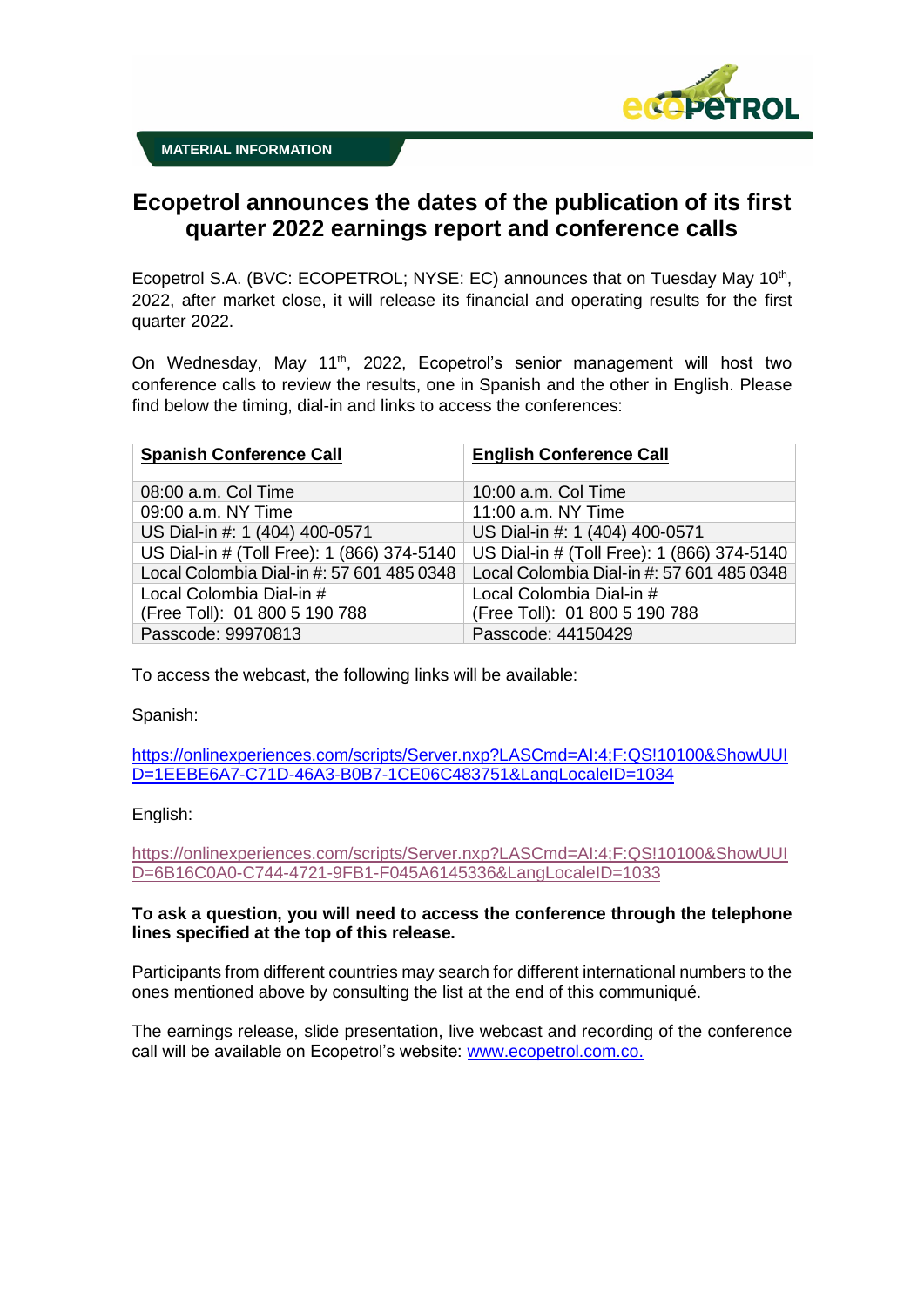

### **MATERIAL INFORMATION**

Please verify in advance the proper operation of the webcast in your browser. We recommend the use of the latest versions of Internet Explorer, Google Chrome and Mozilla Firefox.

### **Bogota D.C., May 3, 2021**

---------------------------------------- *Ecopetrol is the largest company in Colombia and one of the main integrated energy companies in the American continent, with more than 17,000 employees. In Colombia, it is responsible for more than 60% of the hydrocarbon production of most transportation, logistics, and hydrocarbon refining systems, and it holds leading positions in the petrochemicals and gas distribution segments. With the acquisition of 51.4% of ISA's shares, the company participates in energy transmission, the management of real-time systems (XM), and the Barranquilla - Cartagena coastal highway concession. At the international level, Ecopetrol has a stake in strategic basins in the American continent, with Drilling and Exploration operations in the United States (Permian basin and the Gulf of Mexico), Brazil, and Mexico, and, through ISA and its subsidiaries, Ecopetrol holds leading positions in the power transmission business in Brazil, Chile, Peru, and Bolivia, road concessions in Chile, and the telecommunications sector. This press release contains business prospect statements, operating and financial result estimates, and statements related to Ecopetrol's growth prospects. These are all projections*  and, as such, they are based solely on the expectations of the managers regarding the future of the company and their *continued access to capital to finance the company's business plan. The realization of said estimates in the future depends on the behavior of market conditions, regulations, competition, the performance of the Colombian economy and the industry, among other factors, and are consequently subject to change without prior notice.*

*This release contains statements that may be considered forward-looking statements within the meaning of Section 27A of the U.S. Securities Act of 1933, as amended, and Section 21E of the U.S. Securities Exchange Act of 1934, as amended. All forward-looking statements, whether made in this release or in future filings or press releases or orally, address matters that involve risks and uncertainties, including in respect of the Company's prospects for growth and its ongoing access to capital to fund the Company's business plan, among others. Consequently, changes in the following factors, among others, could cause actual results to differ materially from those included in the forward-looking statements: market prices of oil & gas, our exploration, and production activities, market conditions, applicable regulations, the exchange rate, the Company's competitiveness and the performance of Colombia's economy and industry, to mention a few. We do not intend and do not assume any obligation to update these forward-looking statements.*

#### **For further details, please contact:**

#### **Head of Capital Markets**

Tatiana Uribe Benninghoff Email : [investors@ecopetrol.com.co](mailto:investors@ecopetrol.com.co)

**Media Engagement (Colombia)** Jorge Mauricio Téllez Email : [mauricio.tellez@ecopetrol.com.co](mailto:mauricio.tellez@ecopetrol.com.co)